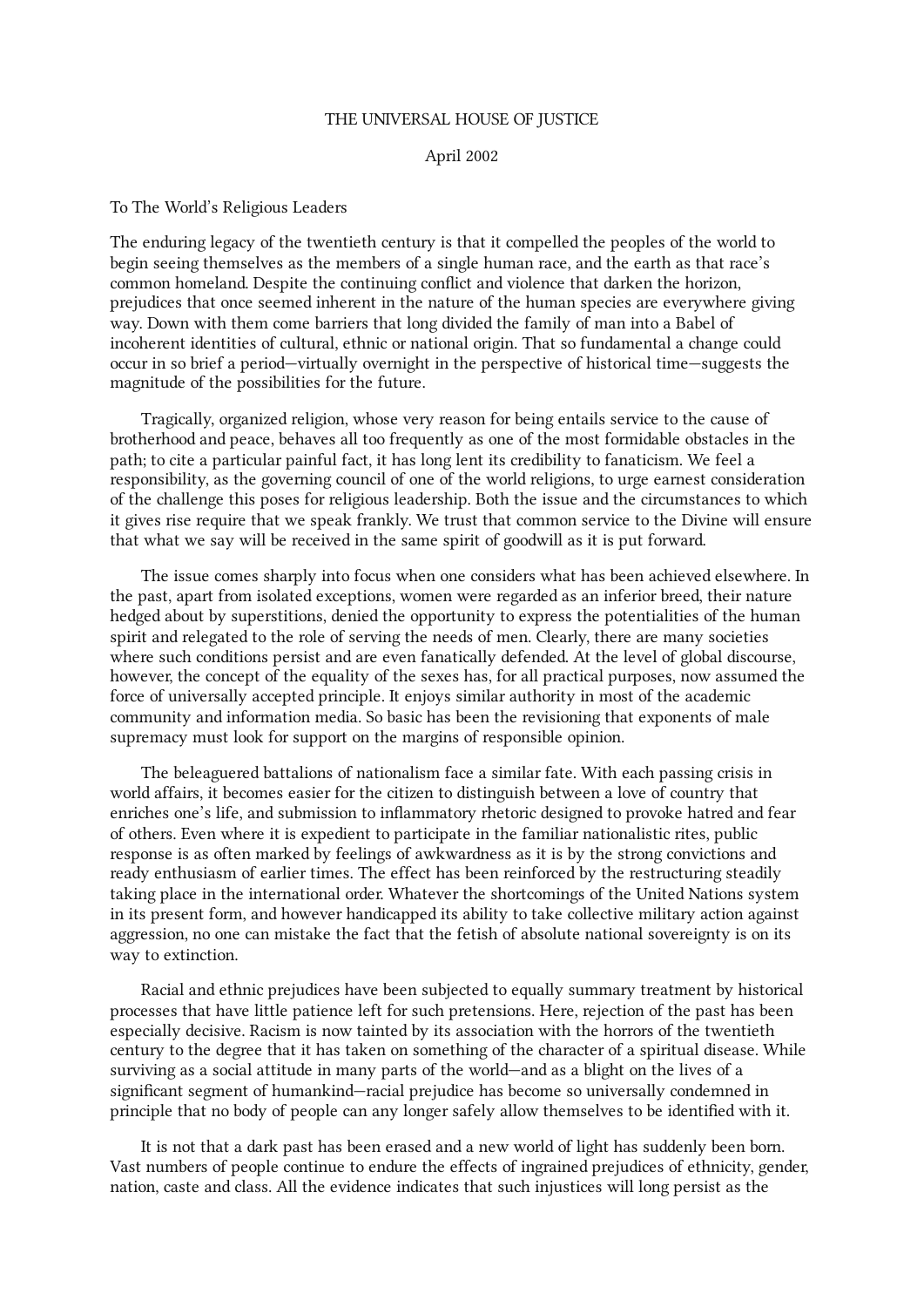institutions and standards that humanity is devising only slowly become empowered to construct a new order of relationships and to bring relief to the oppressed. The point, rather, is that a threshold has been crossed from which there is no credible possibility of return. Fundamental principles have been identified, articulated, accorded broad publicity and are becoming progressively incarnated in institutions capable of imposing them on public behaviour. There is no doubt that, however protracted and painful the struggle, the outcome will be to revolutionize relationships among all peoples, at the grassroots level.

\* \* \*

As the twentieth century opened, the prejudice that seemed more likely than any other to succumb to the forces of change was that of religion. In the West, scientific advances had already dealt rudely with some of the central pillars of sectarian exclusivity. In the context of the transformation taking place in the human race's conception of itself, the most promising new religious development seemed to be the interfaith movement. In 1893, the World's Columbian Exposition surprised even its ambitious organizers by giving birth to the famed "Parliament of Religions", a vision of spiritual and moral consensus that captured the popular imagination on all continents and managed to eclipse even the scientific, technological and commercial wonders that the Exposition celebrated.

Briefly, it appeared that ancient walls had fallen. For influential thinkers in the field of religion, the gathering stood unique, "unprecedented in the history of the world". The Parliament had, its distinguished principal organizer said, "emancipated the world from bigotry". An imaginative leadership, it was confidently predicted, would seize the opportunity and awaken in the earth's long-divided religious communities a spirit of brotherhood that could provide the needed moral underpinnings for the new world of prosperity and progress. Thus encouraged, interfaith movements of every kind took root and flourished. A vast literature, available in many languages, introduced an ever wider public, believers and non-believers alike, to the teachings of all the major faiths, an interest picked up in due course by radio, television, film and eventually the Internet. Institutions of higher learning launched degree programmes in the study of comparative religion. By the time the century ended, interfaith worship services, unthinkable only a few decades earlier, were becoming commonplace.

Alas, it is clear that these initiatives lack both intellectual coherence and spiritual commitment. In contrast to the processes of unification that are transforming the rest of humanity's social relationships, the suggestion that all of the world's great religions are equally valid in nature and origin is stubbornly resisted by entrenched patterns of sectarian thought. The progress of racial integration is a development that is not merely an expression of sentimentality or strategy but arises from the recognition that the earth's peoples constitute a single species whose many variations do not themselves confer any advantage or impose any handicap on individual members of the race. The emancipation of women, likewise, has entailed the willingness of both society's institutions and popular opinion to acknowledge that there are no acceptable grounds—biological, social or moral—to justify denying women full equality with men, and girls equal educational opportunities with boys. Nor does appreciation of the contributions that some nations are making to the shaping of an evolving global civilization support the inherited illusion that other nations have little or nothing to bring to the effort.

So fundamental a reorientation religious leadership appears, for the most part, unable to undertake. Other segments of society embrace the implications of the oneness of humankind, not only as the inevitable next step in the advancement of civilization, but as the fulfilment of lesser identities of every kind that our race brings to this critical moment in our collective history. Yet,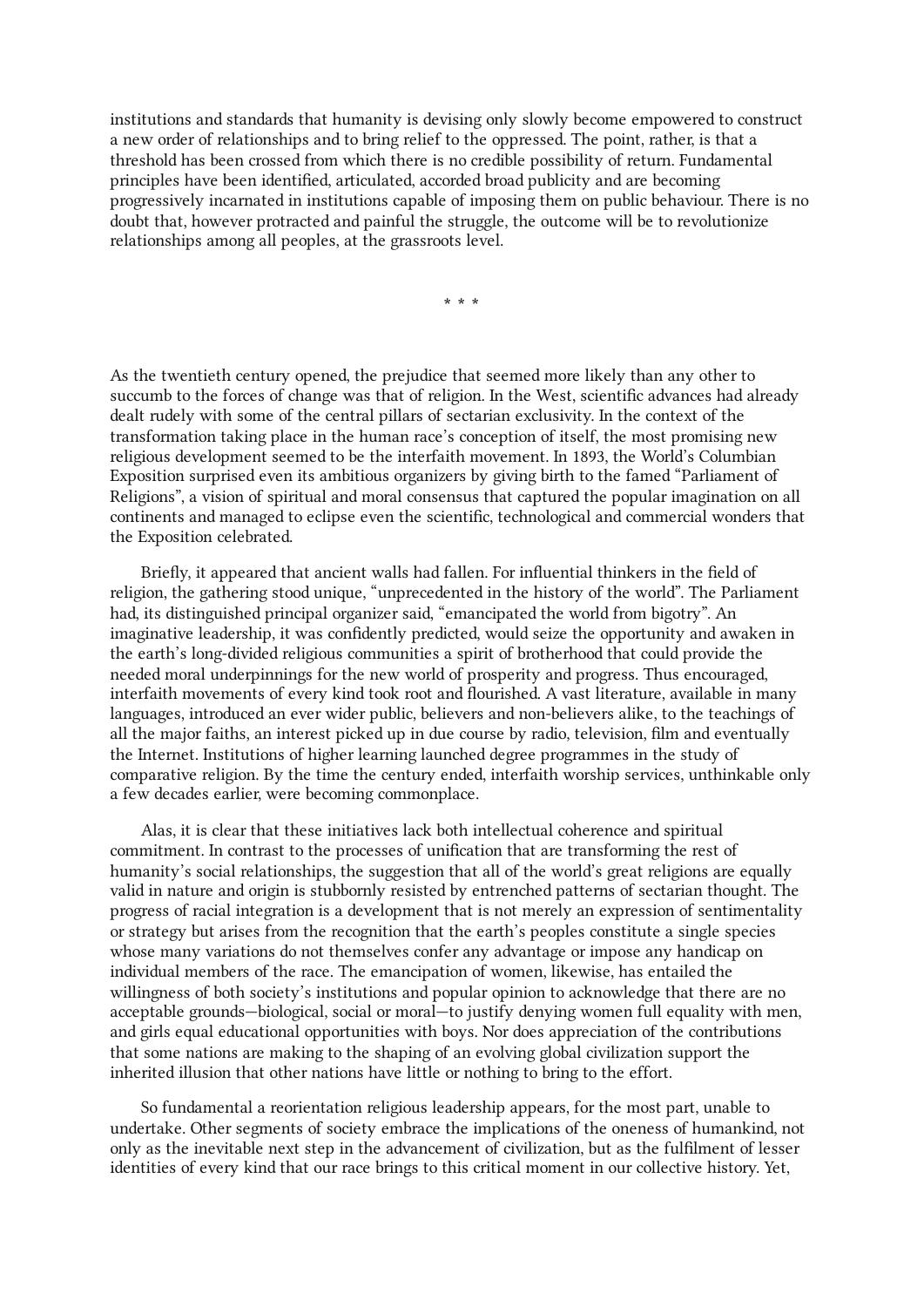the greater part of organized religion stands paralyzed at the threshold of the future, gripped in those very dogmas and claims of privileged access to truth that have been responsible for creating some of the most bitter conflicts dividing the earth's inhabitants.

The consequences, in terms of human well-being, have been ruinous. It is surely unnecessary to cite in detail the horrors being visited upon hapless populations today by outbursts of fanaticism that shame the name of religion. Nor is the phenomenon a recent one. To take only one of many examples, Europe's sixteenth century wars of religion cost that continent the lives of some thirty percent of its entire population. One must wonder what has been the longer term harvest of the seeds planted in popular consciousness by the blind forces of sectarian dogmatism that inspired such conflicts.

To this accounting must be added a betrayal of the life of the mind which, more than any other factor, has robbed religion of the capacity it inherently possesses to play a decisive role in the shaping of world affairs. Locked into preoccupation with agendas that disperse and vitiate human energies, religious institutions have too often been the chief agents in discouraging exploration of reality and the exercise of those intellectual faculties that distinguish humankind. Denunciations of materialism or terrorism are of no real assistance in coping with the contemporary moral crisis if they do not begin by addressing candidly the failure of responsibility that has left believing masses exposed and vulnerable to these influences.

Such reflections, however painful, are less an indictment of organized religion than a reminder of the unique power it represents. Religion, as we are all aware, reaches to the roots of motivation. When it has been faithful to the spirit and example of the transcendent Figures who gave the world its great belief systems, it has awakened in whole populations capacities to love, to forgive, to create, to dare greatly, to overcome prejudice, to sacrifice for the common good and to discipline the impulses of animal instinct. Unquestionably, the seminal force in the civilizing of human nature has been the influence of the succession of these Manifestations of the Divine that extends back to the dawn of recorded history.

This same force, that operated with such effect in ages past, remains an inextinguishable feature of human consciousness. Against all odds, and with little in the way of meaningful encouragement, it continues to sustain the struggle for survival of uncounted millions, and to raise up in all lands heroes and saints whose lives are the most persuasive vindication of the principles contained in the scriptures of their respective faiths. As the course of civilization demonstrates, religion is also capable of profoundly influencing the structure of social relationships. Indeed, it would be difficult to think of any fundamental advance in civilization that did not derive its moral thrust from this perennial source. Is it conceivable, then, that passage to the culminating stage in the millennia-long process of the organization of the planet can be accomplished in a spiritual vacuum? If the perverse ideologies let loose on our world during the century just past contributed nothing else, they demonstrated conclusively that the need cannot be met by alternatives that lie within the power of human invention.

\* \* \*

The implications for today are summed up by Bahá'u'lláh in words written over a century ago and widely disseminated in the intervening decades:

There can be no doubt whatever that the peoples of the world, of whatever race or religion, derive their inspiration from one heavenly Source, and are the subjects of one God. The difference between the ordinances under which they abide should be attributed to the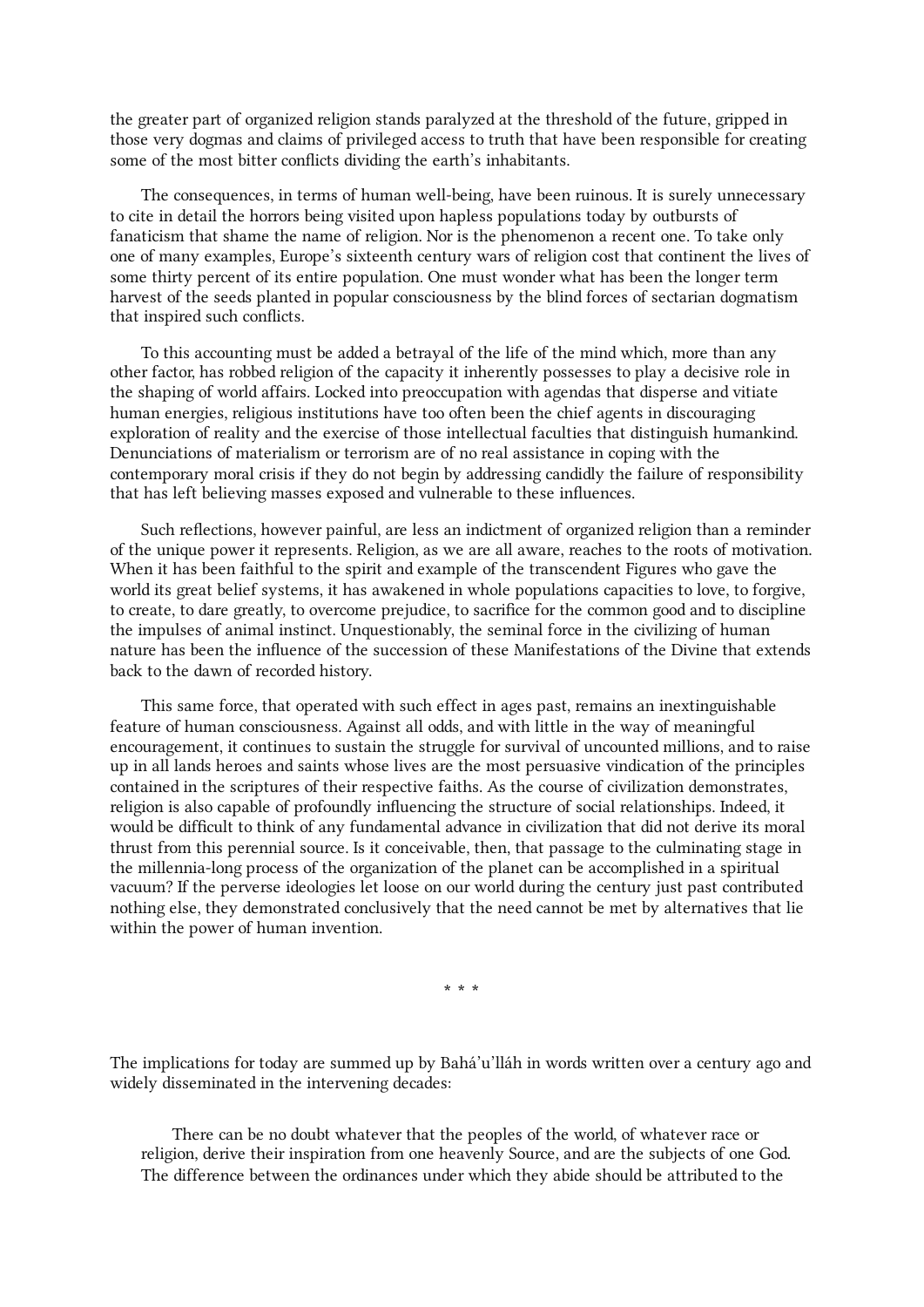varying requirements and exigencies of the age in which they were revealed. All of them, except a few which are the outcome of human perversity, were ordained of God, and are a reflection of His Will and Purpose. Arise and, armed with the power of faith, shatter to pieces the gods of your vain imaginings, the sowers of dissension amongst you. Cleave unto that which draweth you together and uniteth you.

Such an appeal does not call for abandonment of faith in the fundamental verities of any of the world's great belief systems. Far otherwise. Faith has its own imperative and is its own justification. What others believe—or do not believe—cannot be the authority in any individual conscience worthy of the name. What the above words do unequivocally urge is renunciation of all those claims to exclusivity or finality that, in winding their roots around the life of the spirit, have been the greatest single factor in suffocating impulses to unity and in promoting hatred and violence.

It is to this historic challenge that we believe leaders of religion must respond if religious leadership is to have meaning in the global society emerging from the transformative experiences of the twentieth century. It is evident that growing numbers of people are coming to realize that the truth underlying all religions is in its essence one. This recognition arises not through a resolution of theological disputes, but as an intuitive awareness born from the ever widening experience of others and from a dawning acceptance of the oneness of the human family itself. Out of the welter of religious doctrines, rituals and legal codes inherited from vanished worlds, there is emerging a sense that spiritual life, like the oneness manifest in diverse nationalities, races and cultures, constitutes one unbounded reality equally accessible to everyone. In order for this diffuse and still tentative perception to consolidate itself and contribute effectively to the building of a peaceful world, it must have the wholehearted confirmation of those to whom, even at this late hour, masses of the earth's population look for guidance.

There are certainly wide differences among the world's major religious traditions with respect to social ordinances and forms of worship. Given the thousands of years during which successive revelations of the Divine have addressed the changing needs of a constantly evolving civilization, it could hardly be otherwise. Indeed, an inherent feature of the scriptures of most of the major faiths would appear to be the expression, in some form or other, of the principle of religion's evolutionary nature. What cannot be morally justified is the manipulation of cultural legacies that were intended to enrich spiritual experience, as a means to arouse prejudice and alienation. The primary task of the soul will always be to investigate reality, to live in accordance with the truths of which it becomes persuaded and to accord full respect to the efforts of others to do the same.

It may be objected that, if all the great religions are to be recognized as equally Divine in origin, the effect will be to encourage, or at least to facilitate, the conversion of numbers of people from one religion to another. Whether or not this is true, it is surely of peripheral importance when set against the opportunity that history has at last opened to those who are conscious of a world that transcends this terrestrial one—and against the responsibility that this awareness imposes. Each of the great faiths can adduce impressive and credible testimony to its efficacy in nurturing moral character. Similarly, no one could convincingly argue that doctrines attached to one particular belief system have been either more or less prolific in generating bigotry and superstition than those attached to any other. In an integrating world, it is natural that patterns of response and association will undergo a continuous process of shifting, and the role of institutions, of whatever kind, is surely to consider how these developments can be managed in a way that promotes unity. The guarantee that the outcome will ultimately be sound—spiritually, morally and socially—lies in the abiding faith of the unconsulted masses of the earth's inhabitants that the universe is ruled not by human caprice, but by a loving and unfailing Providence.

Together with the crumbling of barriers separating peoples, our age is witnessing the dissolution of the once insuperable wall that the past assumed would forever separate the life of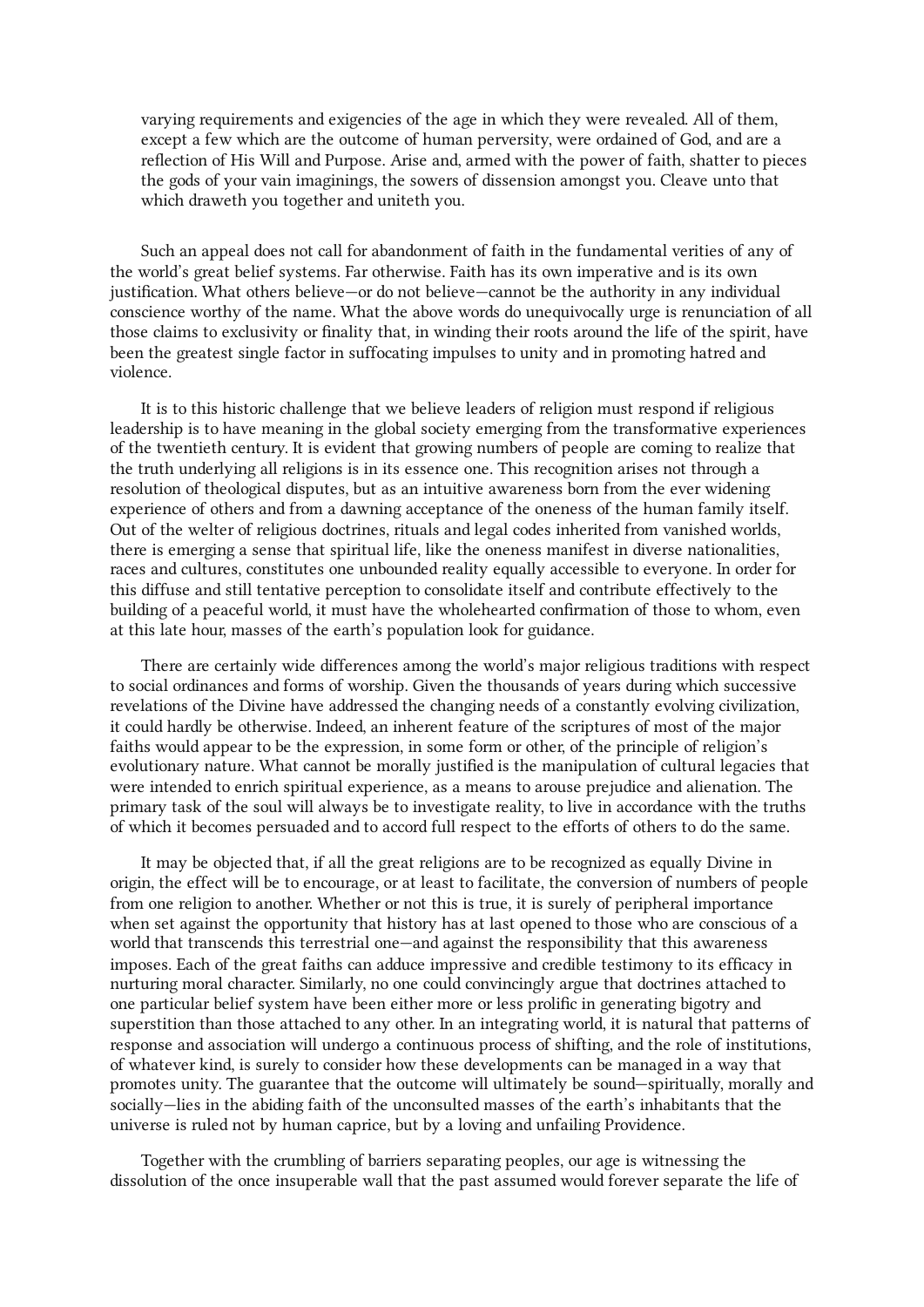Heaven from the life of Earth. The scriptures of all religions have always taught the believer to see in service to others not only a moral duty, but an avenue for the soul's own approach to God. Today, the progressive restructuring of society gives this familiar teaching new dimensions of meaning. As the age-old promise of a world animated by principles of justice slowly takes on the character of a realistic goal, meeting the needs of the soul and those of society will increasingly be seen as reciprocal aspects of a mature spiritual life.

If religious leadership is to rise to the challenge that this latter perception represents, such response must begin by acknowledging that religion and science are the two indispensable knowledge systems through which the potentialities of consciousness develop. Far from being in conflict with one another, these fundamental modes of the mind's exploration of reality are mutually dependent and have been most productive in those rare but happy periods of history when their complementary nature has been recognized and they have been able to work together. The insights and skills generated by scientific advance will have always to look to the guidance of spiritual and moral commitment to ensure their appropriate application; religious convictions, no matter how cherished they may be, must submit, willingly and gratefully, to impartial testing by scientific methods.

We come finally to an issue that we approach with some diffidence as it touches most directly on conscience. Among the many temptations the world offers, the test that has, not surprisingly, preoccupied religious leaders is that of exercising power in matters of belief. No one who has dedicated long years to earnest meditation and study of the scriptures of one or another of the great religions requires any further reminder of the oft-repeated axiom regarding the potentiality of power to corrupt and to do so increasingly as such power grows. The unheralded inner victories won in this respect by unnumbered clerics all down the ages have no doubt been one of the chief sources of organized religion's creative strength and must rank as one of its highest distinctions. To the same degree, surrender to the lure of worldly power and advantage, on the part of other religious leaders, has cultivated a fertile breeding ground for cynicism, corruption and despair among all who observe it. The implications for the ability of religious leadership to fulfil its social responsibility at this point in history need no elaboration.

\* \* \*

Because it is concerned with the ennobling of character and the harmonizing of relationships, religion has served throughout history as the ultimate authority in giving meaning to life. In every age, it has cultivated the good, reproved the wrong and held up, to the gaze of all those willing to see, a vision of potentialities as yet unrealized. From its counsels the rational soul has derived encouragement in overcoming limits imposed by the world and in fulfilling itself. As the name implies, religion has simultaneously been the chief force binding diverse peoples together in ever larger and more complex societies through which the individual capacities thus released can find expression. The great advantage of the present age is the perspective that makes it possible for the entire human race to see this civilizing process as a single phenomenon, the ever-recurring encounters of our world with the world of God.

Inspired by this perspective, the Bahá'í community has been a vigorous promoter of interfaith activities from the time of their inception. Apart from cherished associations that these activities create, Bahá'ís see in the struggle of diverse religions to draw closer together a response to the Divine Will for a human race that is entering on its collective maturity. The members of our community will continue to assist in every way we can. We owe it to our partners in this common effort, however, to state clearly our conviction that interfaith discourse, if it is to contribute meaningfully to healing the ills that afflict a desperate humanity, must now address honestly and